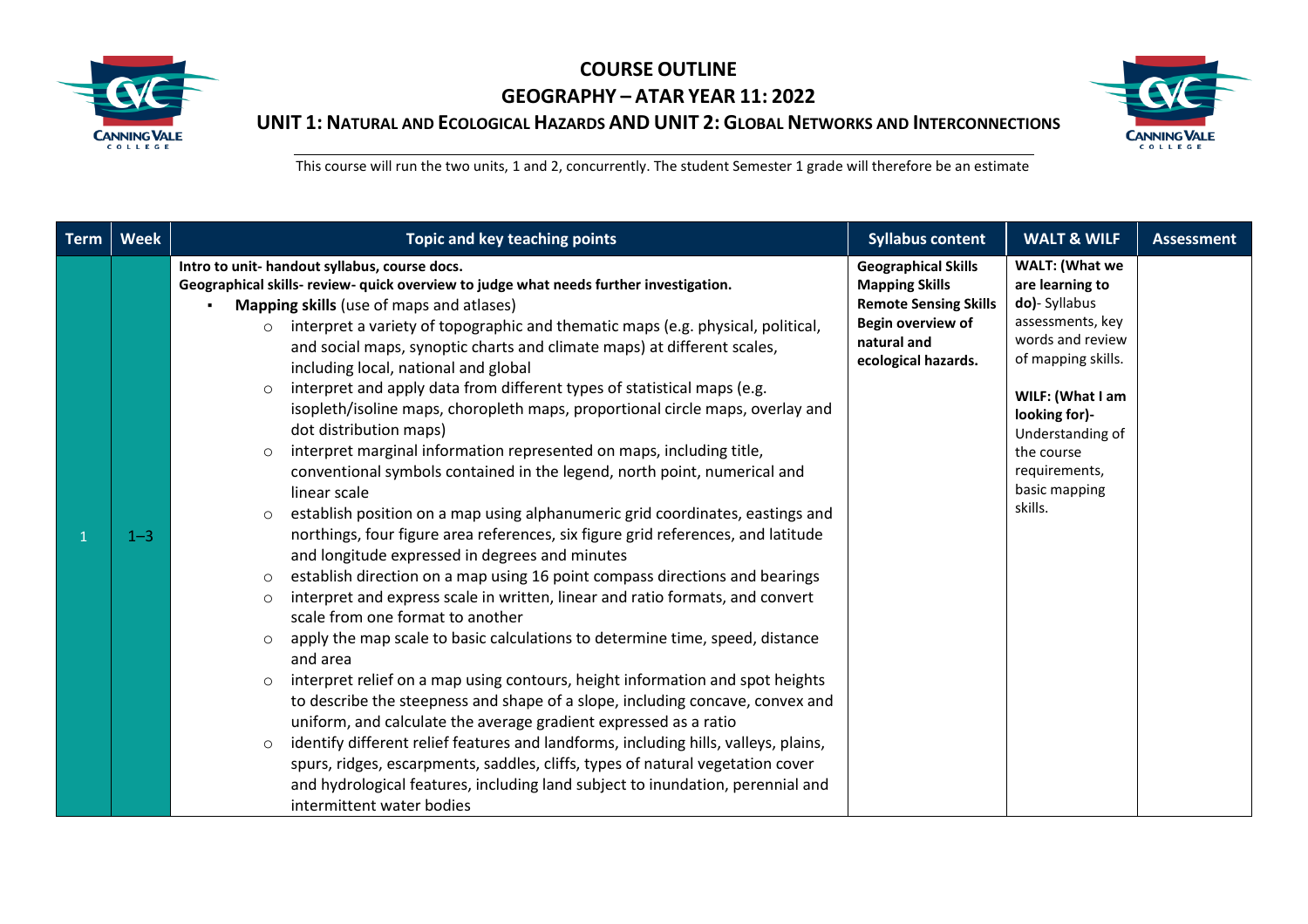



|         | interpret, construct and annotate cross sections to show natural and cultural<br>$\circ$<br>features on the landscape<br>construct simple annotated sketch maps using map conventions, including<br>$\circ$<br>border, title, legend, north point and approximate scale<br>identify and interpret natural features and cultural features on a map<br>$\circ$<br>describe the site and situation of places<br>$\circ$<br>identify, describe and interpret spatial patterns, including land use, settlement<br>$\circ$<br>and transport, and spatial relationships between natural and cultural features<br>on maps<br>interpret and describe changing patterns and relationships that have taken<br>$\circ$<br>place over time                                                                                                                                                                                           |                                                                 |                                                                                                                                                                                                                                          |                                                                    |
|---------|-------------------------------------------------------------------------------------------------------------------------------------------------------------------------------------------------------------------------------------------------------------------------------------------------------------------------------------------------------------------------------------------------------------------------------------------------------------------------------------------------------------------------------------------------------------------------------------------------------------------------------------------------------------------------------------------------------------------------------------------------------------------------------------------------------------------------------------------------------------------------------------------------------------------------|-----------------------------------------------------------------|------------------------------------------------------------------------------------------------------------------------------------------------------------------------------------------------------------------------------------------|--------------------------------------------------------------------|
| $4 - 6$ | Overview of natural and ecological hazards<br>define the concepts of hazard geography, natural hazards, atmospheric hazards,<br>hydrological hazards, geomorphic hazards and ecological hazards<br>outline examples of the following natural hazards<br>xtropicalstorms, floods, landslides, droughts, bushfires, earthquakes andvolcanoes<br>outline examples of the following ecological hazards<br>$\chi$ infectious diseases, animal-transmitted diseases, water-borne diseases, animal<br>invasions and<br>χchemical hazards<br>outline the concepts of spatial and temporal distribution, magnitude, duration,<br>frequency, probability and scale of spatial impact in relation to natural and ecological<br>hazards<br>explain the concepts of preparedness and mitigation in relation to hazard risk<br>management<br>describe the role of spatial technologies in the study of natural and ecological hazards | Overview of<br><b>Natural and</b><br><b>Ecological Hazards.</b> | <b>WALT: (What we</b><br>are learning to<br>do)-<br>Understanding<br>what hazard<br>geography is-<br>overview.<br>WILF: (What I am<br>looking for)-<br>Defining and<br>explanation,<br>including<br>examples, of<br>Hazard<br>Geography. | Task 1-<br><b>Mapping &amp;</b><br><b>Short Answer</b><br>Response |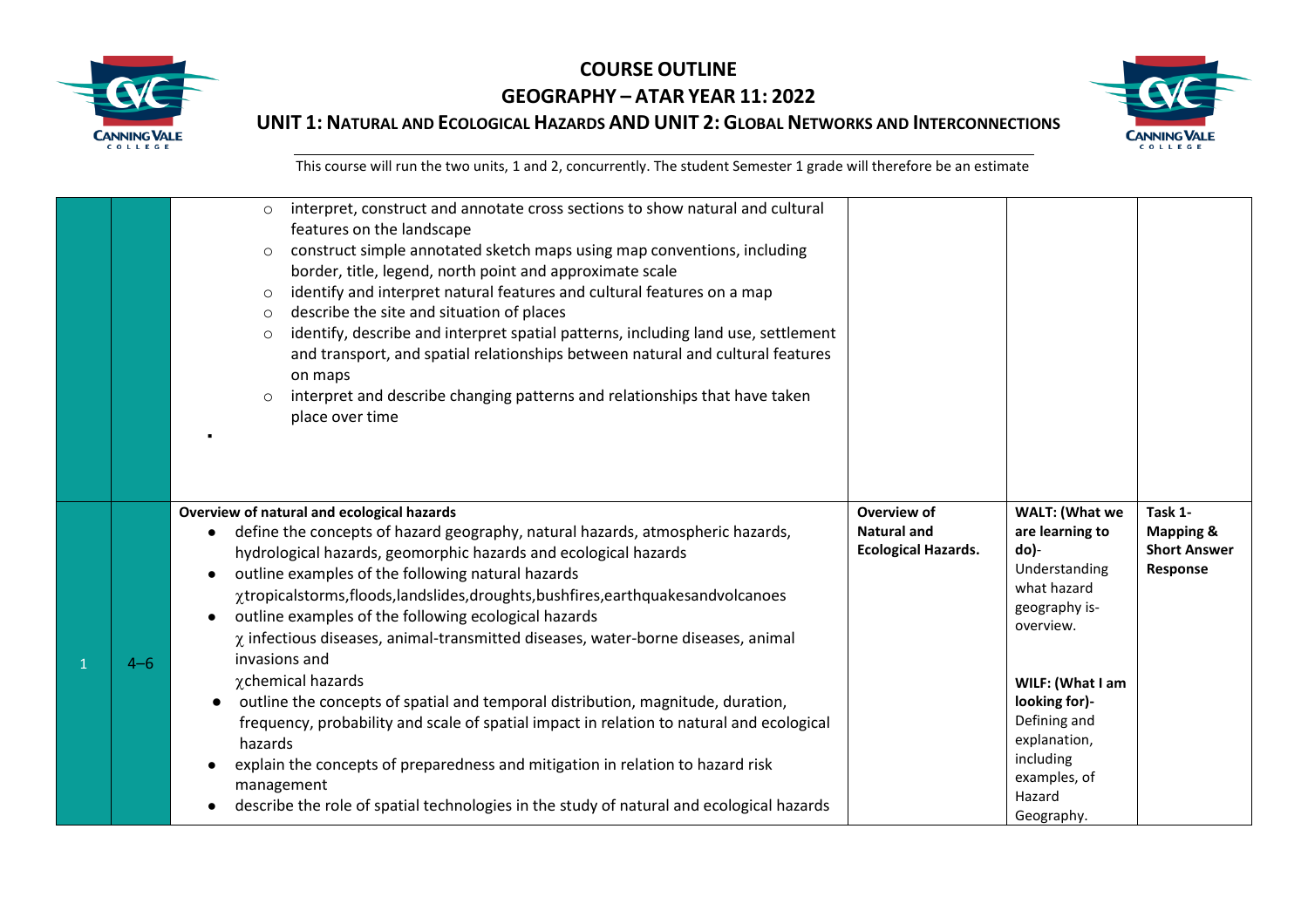

# **COURSE OUTLINE GEOGRAPHY – ATAR YEAR 11: 2022**



**UNIT 1: NATURAL AND ECOLOGICAL HAZARDS AND UNIT 2: GLOBAL NETWORKS AND INTERCONNECTIONS** 

| $7 - 10$     | Depth study one - Natural Hazards - Bushfires<br>describe the characteristics of the hazard<br>explain the cause/s of the hazard<br>describe the spatial and temporal distribution of the hazard<br>explain how physical and/or human processes determine the spatial and temporal<br>distribution of the hazard<br>compare the physical and human factors that explain why less developed countries are<br>more vulnerable to the hazard than more developed countries.<br>describe the magnitude, duration, frequency, probability and scale of spatial impact of<br>the hazard                                                                                                             | Depth Study One-<br><b>Natural Hazard</b><br><b>Bushfires.</b> | WALT: (What we<br>are learning to<br>$do$ )-<br>Understanding of<br>what Natural<br>Hazards are-<br>type, location,<br>causes and<br>consequences.                                                        | Fieldtrip-<br>Jarrah forest.<br><b>Practice</b><br>fieldtrip<br>report.                                                           |
|--------------|-----------------------------------------------------------------------------------------------------------------------------------------------------------------------------------------------------------------------------------------------------------------------------------------------------------------------------------------------------------------------------------------------------------------------------------------------------------------------------------------------------------------------------------------------------------------------------------------------------------------------------------------------------------------------------------------------|----------------------------------------------------------------|-----------------------------------------------------------------------------------------------------------------------------------------------------------------------------------------------------------|-----------------------------------------------------------------------------------------------------------------------------------|
|              | explain the cause/s of the hazard<br>discuss the environmental, economic and social impacts of the hazard<br>explain the means by which the activities of people intensified the impacts of the<br>hazard<br>evaluate two hazard risk management strategies implemented to reduce the impacts<br>of the hazard, including mitigation and preparedness.                                                                                                                                                                                                                                                                                                                                        |                                                                | WILF: (What I am<br>looking for)-<br>Defining and<br>explanation,<br>Bushfires.                                                                                                                           |                                                                                                                                   |
| $11 -$<br>14 | Depth study two - Ecological Hazards-Malaria<br>describe the characteristics of the hazard<br>explain the cause/s of the hazard<br>describe the spatial and temporal distribution of the hazard<br>explain how physical and/or human processes determine the spatial and temporal<br>distribution of the hazard<br>compare the physical and human factors that explain why less developed countries are<br>more vulnerable to the hazard than more developed countries.<br>describe the magnitude, duration, frequency, probability and scale of spatial impact of<br>the hazard<br>explain the cause/s of the hazard<br>discuss the environmental, economic and social impacts of the hazard | Depth Study two-<br><b>Ecological Hazard</b><br>Malaria.       | WALT: (What we<br>are learning to<br>$do$ )-<br>Understanding of<br>what Ecological<br>hazards are-type,<br>location, causes<br>and<br>consequences.<br>WILF: (What I am<br>looking for)-<br>Defining and | Task $2 -$<br><b>Depth Study</b><br>- Inquiry<br>Task $3 -$<br><b>Extended</b><br>Response<br><b>Ecological</b><br><b>Hazards</b> |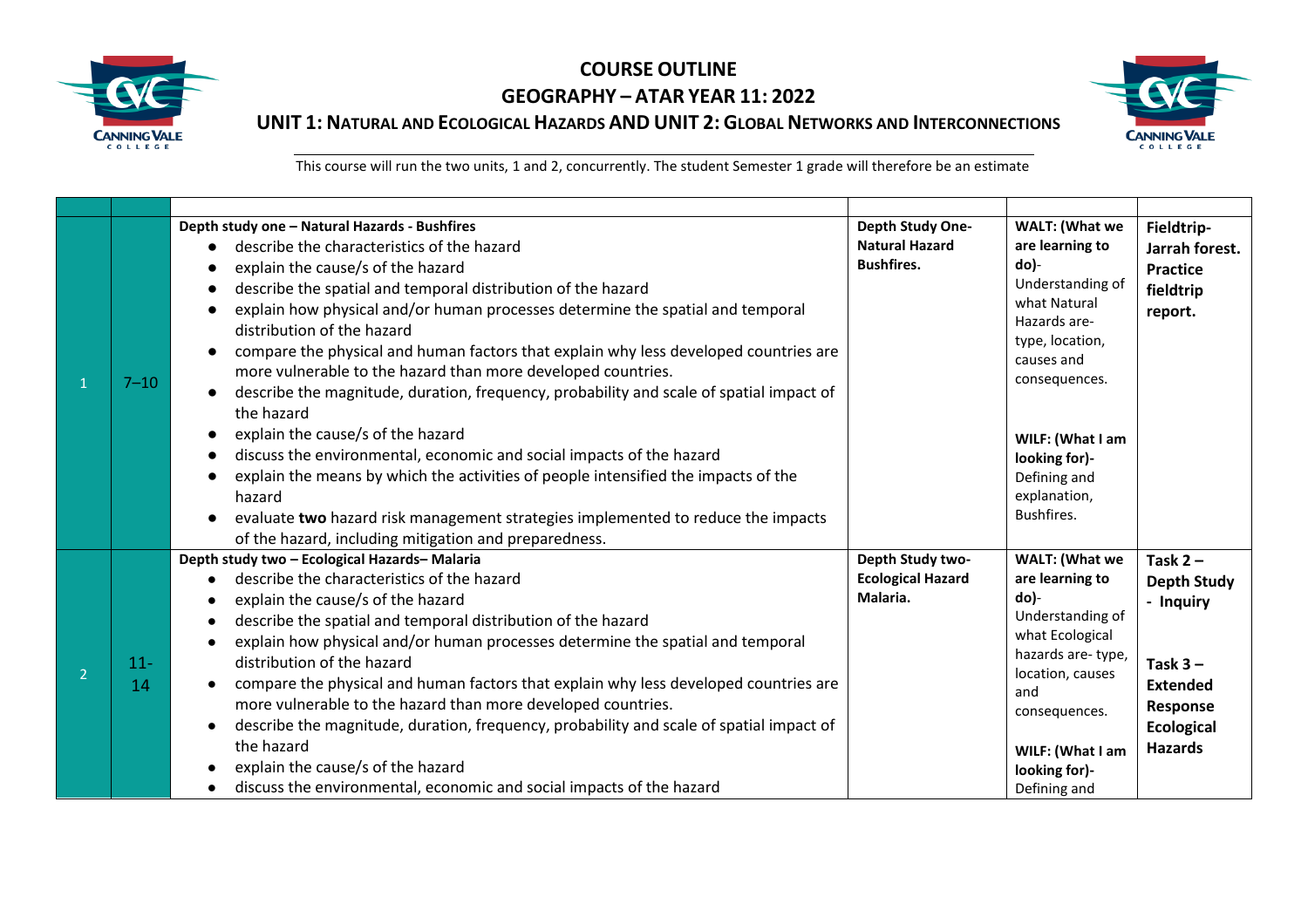



|                |         | explain the means by which the activities of people intensified the impacts of the<br>$\bullet$<br>hazard<br>evaluate two hazard risk management strategies implemented to reduce the impacts<br>of the hazard, including mitigation and preparedness. |                                                                                                                                   | explanation, of<br>Malaria                                                                                                                                                                                           |
|----------------|---------|--------------------------------------------------------------------------------------------------------------------------------------------------------------------------------------------------------------------------------------------------------|-----------------------------------------------------------------------------------------------------------------------------------|----------------------------------------------------------------------------------------------------------------------------------------------------------------------------------------------------------------------|
| $\overline{2}$ | 15      | Exam revision                                                                                                                                                                                                                                          | <b>Overview of natural</b><br>and ecological<br>hazards, Depth study<br>1- Bushfires and<br>Depth study 2-<br>Malaria.            | <b>WALT: (What we</b><br>are learning to<br>do)- Revising Unit<br>1.<br>WILF: (What I am<br>looking for)-<br>Being able to: use<br>mapping skills,<br>addressing the<br>overview points<br>and the depth<br>studies. |
| 2 <sup>1</sup> | $16-17$ |                                                                                                                                                                                                                                                        |                                                                                                                                   | <b>Task 4: Semester 1 examination</b>                                                                                                                                                                                |
| $\mathcal{L}$  | $1 - 2$ | • Review of the exam<br>• Mapping Skills                                                                                                                                                                                                               | <b>Geographical Skills</b><br><b>Mapping Skills</b><br><b>Remote Sensing Skills</b><br><b>Begin Overview of</b><br>Globalisation. | <b>WALT: (What we</b><br>are learning to<br>do)-Review<br>exam-strong<br>areas,<br>weaknesses,<br>areas failed.<br>WILF: (What I am<br>looking for)-<br>Understanding of                                             |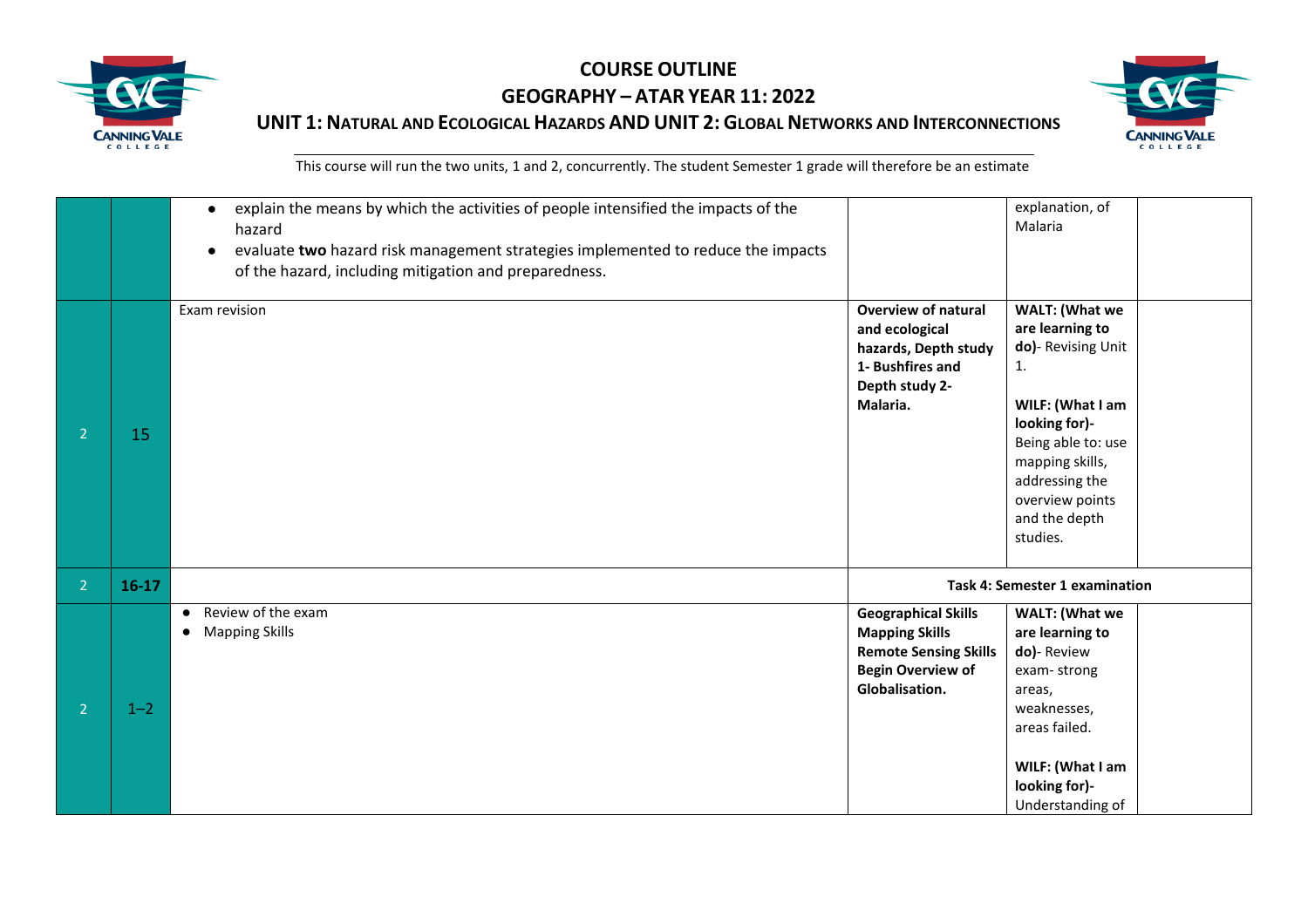



|     |         |                                                                                                                                                                                                                                                                                                                                                                                                                                                                                                                                                                                                                                                                                                                                                   |                                                                          | areas which<br>require further<br>study.                                                                                                                               |                                                                                                                                                       |
|-----|---------|---------------------------------------------------------------------------------------------------------------------------------------------------------------------------------------------------------------------------------------------------------------------------------------------------------------------------------------------------------------------------------------------------------------------------------------------------------------------------------------------------------------------------------------------------------------------------------------------------------------------------------------------------------------------------------------------------------------------------------------------------|--------------------------------------------------------------------------|------------------------------------------------------------------------------------------------------------------------------------------------------------------------|-------------------------------------------------------------------------------------------------------------------------------------------------------|
| 2/3 | $3 - 4$ | Overview of globalisation<br>define the concepts of globalisation, diffusion, adaptation and sustainability<br>$\bullet$<br>outline processes of globalisation in relation to:<br>$\bullet$<br>changes in the spatial distribution of the production and consumption of<br>commodities,<br>goods and services<br>the diffusion and adaptation of elements of culture<br>explain how advances in transport and telecommunications technologies have aided<br>globalisation in relation to:<br>the expansion of world trade<br>$\bullet$<br>the diffusion of elements of culture<br>outline the economic and cultural importance of world cities<br>$\bullet$<br>describe the social, economic and environmental impacts of increased globalisation | Overview of<br>globalisation.                                            | WALT: (What we<br>are learning to<br>do)-<br>Understanding of<br>unit 2 overview.<br>WILF: (What I am<br>looking for)-<br>Defining and<br>explaining<br>globalisation. |                                                                                                                                                       |
| 3   | $5-9$   | Depth study one - Tourism - Business, eco-tourism or recreational<br>describe the commodity, good or service<br>$\bullet$<br>describe the process of diffusion of the commodity, good or service and its spatial<br>$\bullet$<br>distribution<br>describe the changes occurring in the spatial distribution of the production and<br>$\bullet$<br>consumption of the commodity, good or service<br>explain how technological advances in transport and/or telecommunications have<br>$\bullet$<br>facilitated changes in the spatial distribution of the commodity, good or service                                                                                                                                                               | Depth study one-<br>Tourism-business,<br>eco-tourism or<br>recreational. | <b>WALT: (What we</b><br>are learning to<br>do)-<br>Understanding of<br>Tourism.<br>WILF: (What I am<br>looking for)-<br>Explaining and                                | Task $5 -$<br><b>Mapping</b><br><b>Test and</b><br><b>Short Answer</b><br>Response<br>Fieldtrip-<br><b>Fremantle</b><br>Task 6:<br><b>Depth Study</b> |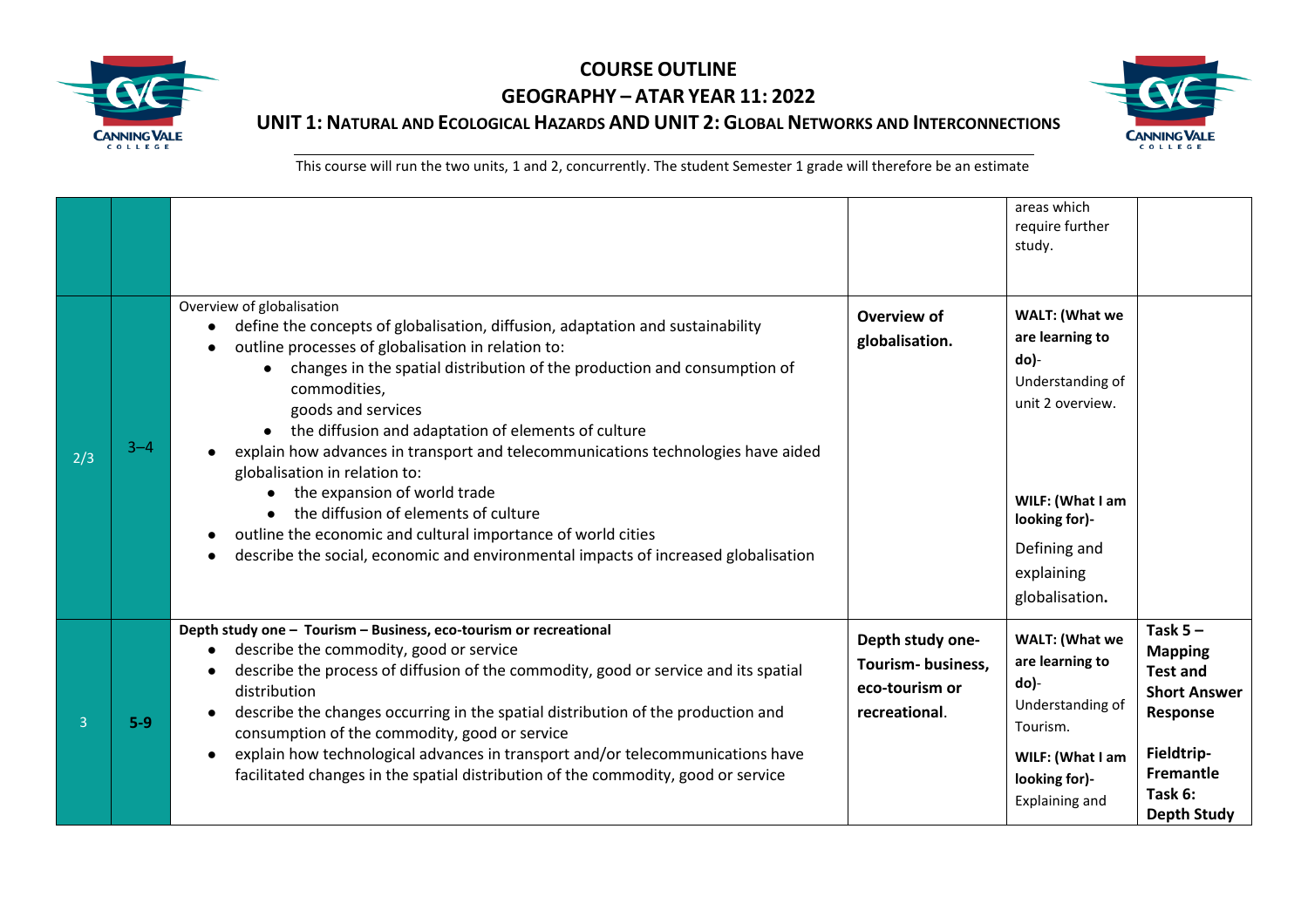



|   |           | explain the role played by governments and/or enterprises in the distribution of the<br>$\bullet$<br>production and consumption of the commodity, good or service<br>discuss the ways people and places embrace, adapt to, and/or resist the diffusion of<br>$\bullet$<br>the commodity, good or service<br>evaluate the social, economic and environmental implications of the changes in the<br>production and distribution of the commodity, good or service.                                                           |                                                                          | describing<br>Tourism.                                                                                                                                                                                        | Fieldwork-<br>Tourism.<br><b>Fremantle</b><br>(Due week 7<br>Term 3) |
|---|-----------|----------------------------------------------------------------------------------------------------------------------------------------------------------------------------------------------------------------------------------------------------------------------------------------------------------------------------------------------------------------------------------------------------------------------------------------------------------------------------------------------------------------------------|--------------------------------------------------------------------------|---------------------------------------------------------------------------------------------------------------------------------------------------------------------------------------------------------------|----------------------------------------------------------------------|
| 3 | $10-12$   | Depth Study two- Fashion.<br>describe the element of culture.<br>describe the process of diffusion of the element of culture and its spatial distribution<br>explain how technological advances in transport and/or telecommunications has<br>facilitated changes in the diffusion of the element of culture                                                                                                                                                                                                               | Depth study two-<br>diffusion, adoption<br>and adaptation of<br>Fashion. | <b>WALT: (What we</b><br>are learning to<br>do)-<br>Understanding of<br>culture-Fashion.<br>WILF: (What I am<br>looking for)-<br>Description of<br>Fashion.                                                   |                                                                      |
|   | $13 - 15$ | explain the role played by media and emerging technologies in the generation and<br>$\bullet$<br>diffusion of the element of culture<br>explain the role played by transnational institutions and/or corporations in the<br>diffusion of the element of culture<br>discuss the ways people and places embrace, adapt to, and/or resist the diffusion of<br>the element of culture<br>evaluate the social, economic and environmental implications of the changes in the<br>spatial distribution of the element of culture. | Depth study two-<br>diffusion, adoption<br>and adaptation of<br>fashion. | <b>WALT: (What we</b><br>are learning to<br>do)- Continuation<br>of understanding<br>of culture-<br>Fashion.<br>WILF: (What I am<br>looking for)-<br>Explanation and<br>discussion of how<br>Fashion has been | Task 7-<br><b>Extended</b><br>Response<br><b>Music</b>               |